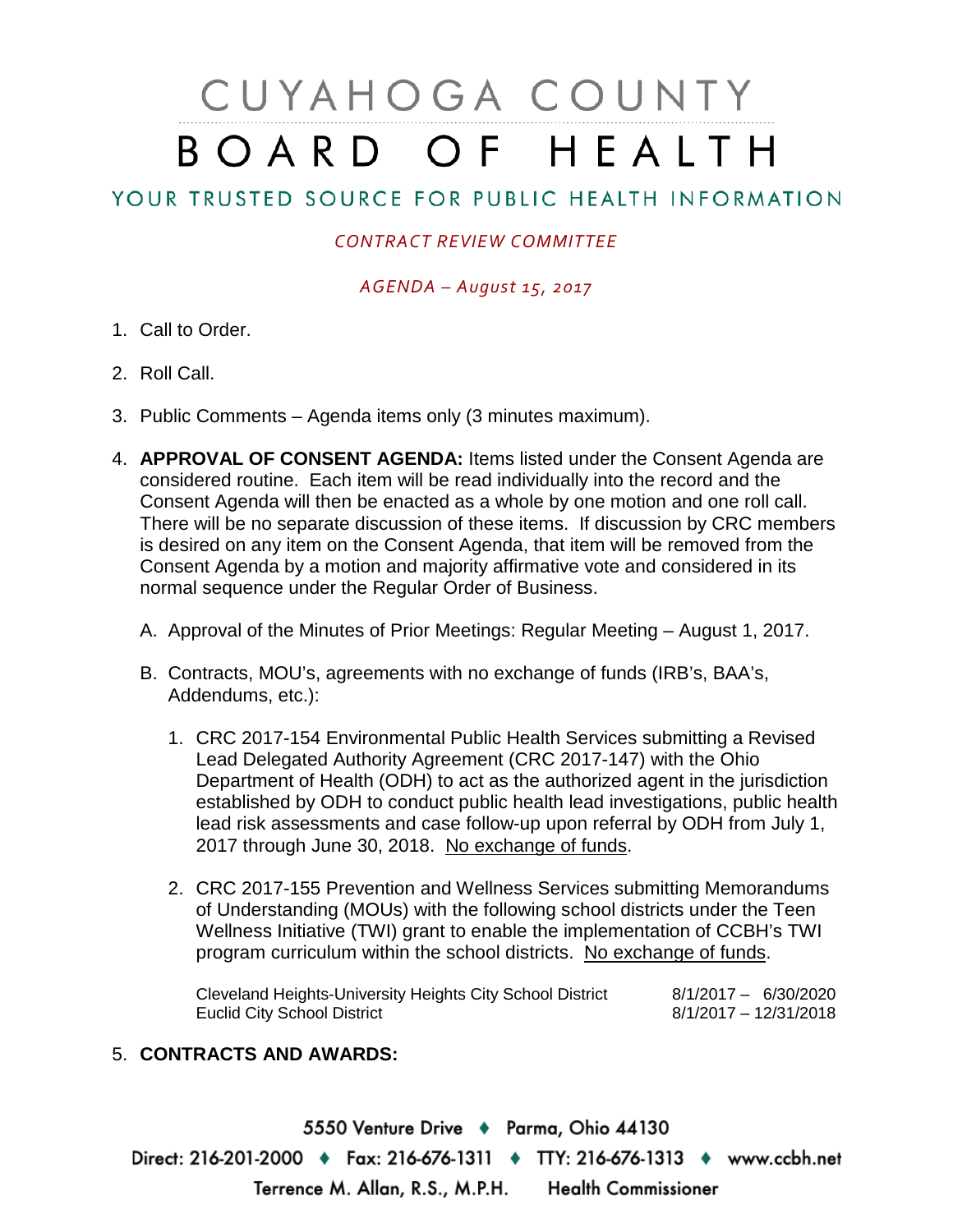A. Tabled Items

None

- B. New Items For Review
	- 1. Bid/Quote Openings ≥ \$25,000.00

None

2. Bid/Quote Openings < \$25,000.00

*Lead Program* 

- a. CRC 2017-156 21851 Ball Ave. Euclid, Ohio 44123
- b. CRC 2017-157 1843 Knowles Ave. East Cleveland, Ohio 44112
- c. CRC 2017-158 5584 Kenton Ave. Maple Heights, Ohio 44137
- 3. Expenditures: Contracts < \$25,000.00
	- a. CRC 2017-159 Environmental Public Health Services submitting a contract with Rumpke of Ohio Inc. under the 2017 Ohio EPA Mosquito from August 1, 2017 through November 30, 2017. Amount to be paid to Rumpke of Ohio, Inc. is not to exceed \$10,940.00

Purpose: To clean up the grounds surrounding the East Cleveland Service Department where the accumulation of municipal solid waste and construction and demolition debris creates an ideal environment for mosquito breeding as well as other vectors.

Funding Source: FY2017 Ohio EPA Mosquito Control grant

b. CRC 2017-160 Environmental Public Health Services submitting a contract with Donald G. Bohning & Associates, Inc. to provide civil engineering services and evaluation of the Silver Oak Construction and Demolition Debris Landfill. Amount to be paid to Donald G. Bohning & Associates, Inc. is not to exceed \$10,000.00.

5550 Venture Drive → Parma, Ohio 44130 Direct: 216-201-2000 ♦ Fax: 216-676-1311 ♦ TTY: 216-676-1313 ♦ www.ccbh.net **Health Commissioner** Terrence M. Allan, R.S., M.P.H.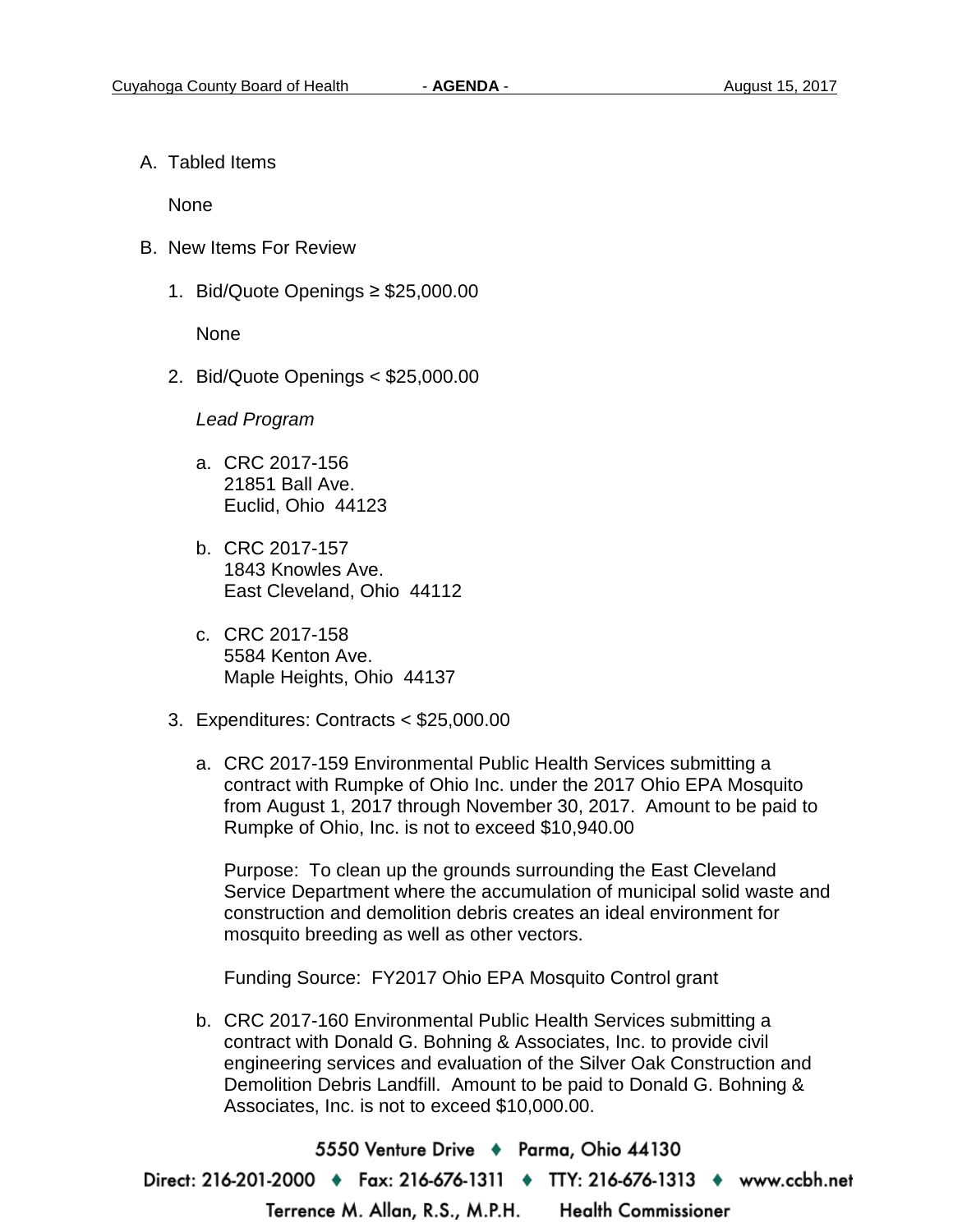Purpose: To obtain an estimate for the amount of available space for disposal of construction and demolition debris as part of Phase II of the ARCO site cleanup. The Contractor shall provide preliminary planning and site study professional engineering and surveying services to support the design concepts and proposed site grading associated with the evaluation of the site.

Funding Source: 100% funded through CCBH General Revenue – Financial Assurance from Silver Oak C&DD Landfill

c. CRC 2017-161 Prevention and Wellness Services submitting a contract with Ariel International Center for space rental on September 20, 2017. Amount to be paid to Ariel International Center is not to exceed \$2,500.00.

Purpose: To provide meeting space for the HIP-Cuyahoga Policy Roundtable forum being held on September 20, 2017.

Funding Source: 100% reimbursable through FY2017 HIP-Cuyahoga grant

- d. CRC 2017-162 Prevention and Wellness Services submitting addendums to the following contracts under the Prevent Premature Fatherhood (PPF) grant to extend the contract period from June 30, 2017 through December 31, 2017 and increase the contract amounts as listed below.
	- i. Lushun Collins (CRC 2016-49) Increase from \$2,000.00 to \$3,250.00

Purpose: To facilitate group and community forums on the topic of sexual health.

Funding Source: 100% reimbursable through the FY2017 PPF grant.

ii. Jerrold Nash (CRC 2016-60) Increase from \$3,000.00 to \$4,750.00

Purpose: To facilitate group and community forums on the topic of Media and Masculinity.

Funding Source: 100% reimbursable through the FY2017 PPF grant.

iii. Melvin White (CRC 2016-60) Increase from \$2,500.00 to \$4,250.00

Purpose: To facilitate group and community forums on the topic of Legacy Building.

Funding Source: 100% reimbursable through the FY2017 PPF grant.

5550 Venture Drive + Parma, Ohio 44130

Direct: 216-201-2000 ♦ Fax: 216-676-1311 ♦ TTY: 216-676-1313 ♦ www.ccbh.net

Terrence M. Allan, R.S., M.P.H. **Health Commissioner**